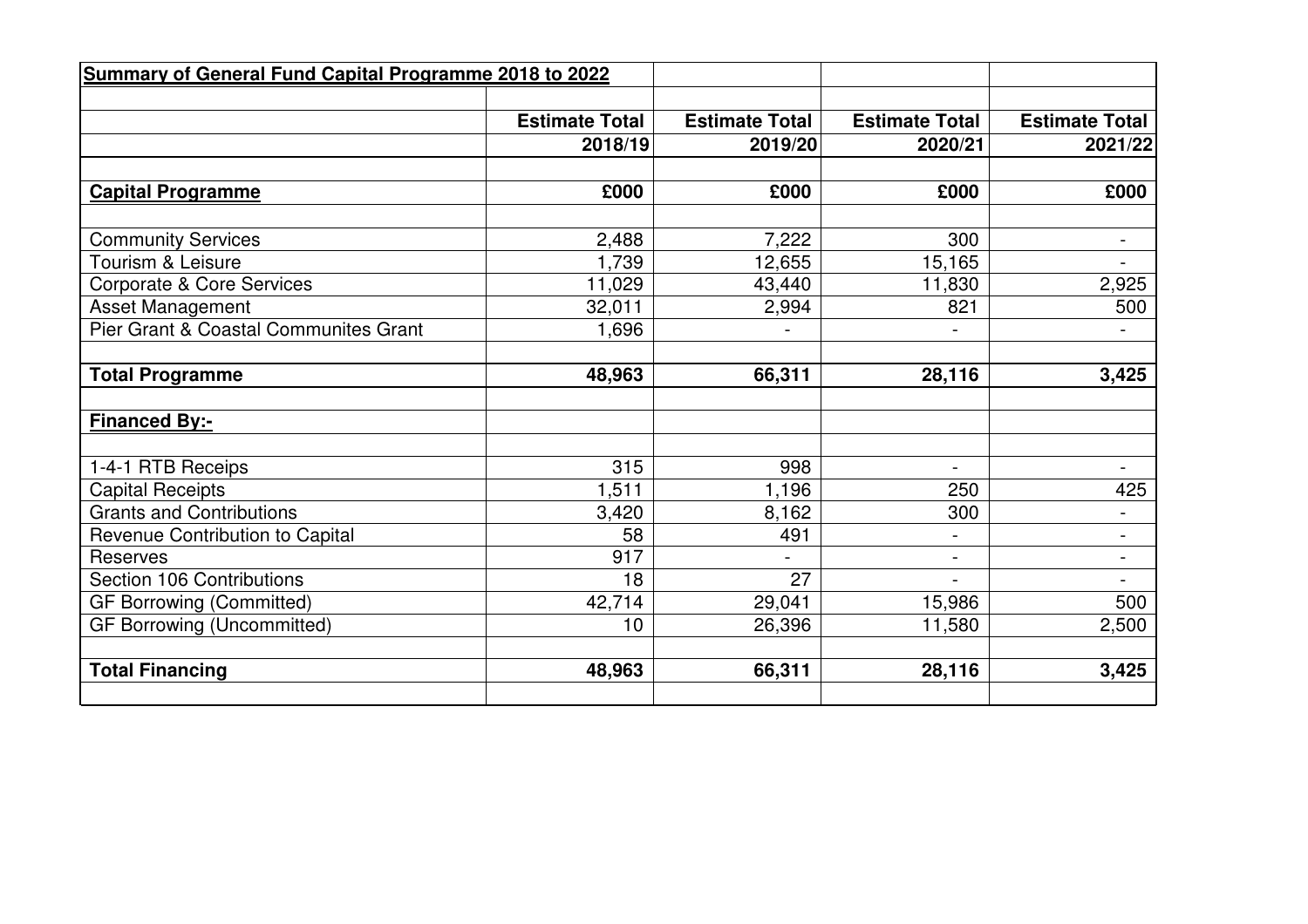| <b>Scheme</b>                                   | <b>Total Scheme</b> | <b>Total Scheme spend at</b> | <b>Updated Allocation</b>   | <b>Updated Allocation</b>   | <b>Updated Allocation</b> | <b>Updated Allocation</b> |
|-------------------------------------------------|---------------------|------------------------------|-----------------------------|-----------------------------|---------------------------|---------------------------|
|                                                 | Approved            | 31 Mar 2018                  | 2018-19                     | 2019-20                     | 2020-21                   | 2021-22                   |
|                                                 | £000                | £000                         | £000                        | £000                        | £000                      | £000                      |
| <b>COMMUNITY SERVICES</b>                       |                     |                              |                             |                             |                           |                           |
| <b>Memorial Safety Cems</b>                     | 40                  | 15                           | 25                          | $\mathbf{r}$                | $\sim$                    | $\mathbf{r}$              |
| Ocklynge Cemetery Chapel                        | 150                 | 80                           | 70                          | L,                          | $\sim$                    | $\sim$                    |
| Crematorium Improvements (Main Chapel)          | 177                 | $\sim$                       | 177                         | $\mathbf{r}$                | $\sim$                    | $\sim$                    |
| <b>Disabled Facilities Grants</b>               | Ongoing             | 4,686                        | 825                         | 2,556                       | $\sim$                    | $\overline{\phantom{a}}$  |
| <b>BEST Grant (housing initiatives)</b>         | Ongoing             | 2,035                        | 96                          | 82                          | $\sim$                    | $\sim$                    |
| Acquisition of Land & Property                  | 2,019               | $\overline{\phantom{a}}$     | 40                          | 1,979                       | $\sim$                    | $\sim$                    |
| Contaminated Land                               | 185                 | 145                          | 40                          |                             |                           | $\sim$                    |
| Coast Defences Beach Management                 | Ongoing             | 5,871                        | 302                         | 300                         | 300                       | $\blacksquare$            |
| <b>Cycling Strategy</b>                         | 41                  | $\sim$                       | $\mathcal{L}^{\mathcal{L}}$ | 41                          | $\sim$                    | $\sim$                    |
| Play Area Sovereign Harbour                     | 27                  | $\overline{a}$               | $\sim$                      | 27                          | $\sim$                    | $\sim$                    |
| <b>Terminus Road Improvements</b>               | 500                 | $\sim$                       | 50                          | 450                         | $\sim$                    | $\sim$                    |
| Sov Harbour Community Centre                    | 1,790               | 1,097                        | 693                         | $\overline{\phantom{a}}$    | $\sim$                    | $\overline{\phantom{a}}$  |
| Hampden Park - Improvements (Green Flag)        | 50                  | 48                           | $\overline{2}$              | $\blacksquare$              | $\sim$                    | $\blacksquare$            |
| Old Town Rec. - Improvements (Green Flag)       | 25                  | 22                           | $\,3$                       | ä,                          | $\overline{a}$            | $\blacksquare$            |
| Seaside Rec - all weather path                  | 50                  | 48                           | $\overline{2}$              | $\overline{a}$              | $\blacksquare$            | $\blacksquare$            |
| Signage Re-branding (Parks & Open Spaces)       | 30                  | 5                            | 25                          | $\mathbf{r}$                | $\blacksquare$            | $\blacksquare$            |
| Car Parking Machines                            | 97                  | 66                           | 25                          | $\sim$                      | $\sim$                    | $\overline{\phantom{a}}$  |
| Shinewater Park - Scoping                       | 20                  | $\overline{\phantom{a}}$     | 10                          | 10                          | $\blacksquare$            | $\sim$                    |
| Helen Gardens Play Equip                        | 40                  | 39                           | $\mathbf{1}$                | $\overline{\phantom{a}}$    | $\sim$                    | $\sim$                    |
| Chiltern Close Play Equip                       | 25                  | $\blacksquare$               | 25                          | $\overline{a}$              | $\sim$                    | $\sim$                    |
| Oak Tree Lane Play Equip                        | 35                  | ÷,                           | 18                          | 17                          |                           | $\sim$                    |
| Mulberry Close Play Equip                       | 30                  | $\blacksquare$               | $\mathbf{r}$                | 30                          | $\sim$                    | $\omega$                  |
| Lower Holywell Public Con                       | 50                  | $\overline{a}$               | $\sim$                      | 50                          | $\sim$                    | $\sim$                    |
| Redoubt Public Convenience                      | 40                  | L.                           | $\sim$                      | 40                          | $\sim$                    | $\blacksquare$            |
| Refurbishment of Public Facilities              | 81                  | $\sim$                       | 41                          | 40                          | $\sim$                    | $\sim$                    |
| West Langney Lake Gates & Signs                 | 18                  | $\sim$                       | 18                          |                             | $\sim$                    | $\sim$                    |
| Waste Fleet Procurement & IT                    | 1,600               | $\overline{\phantom{a}}$     | $\sim$                      | 1,600                       | $\sim$                    | $\sim$                    |
|                                                 |                     |                              |                             |                             |                           |                           |
| <b>Total Community Services</b>                 |                     | 14,157                       | 2,488                       | 7,222                       | 300                       | $\blacksquare$            |
|                                                 |                     |                              |                             |                             |                           |                           |
| <b>TOURISM &amp; LEISURE</b>                    |                     |                              |                             |                             |                           |                           |
| Sports Park Flood Lights                        | 30                  | $\blacksquare$               | 30                          | $\overline{\phantom{a}}$    | $\blacksquare$            | $\sim$                    |
| Re-surface Tennis Courts                        | 265                 | 242                          | 23                          | $\mathbf{r}$                | $\sim$                    | $\mathcal{L}$             |
| ILTC - Air Conditioning                         | 87                  | $\mathbf{r}$                 | 87                          | ÷.                          | $\sim$                    | $\sim$                    |
| Redoubt - Stair Climber                         | 20                  | $\sim$                       | $\mathcal{L}_{\mathcal{A}}$ | 20                          | $\sim$                    | $\sim$                    |
| Colonnade Removal                               | 500                 | $\overline{\phantom{a}}$     | $\mathbf{r}$                | 500                         | $\sim$                    | $\overline{\phantom{a}}$  |
| Redoubt - Asphalt Gun Platform                  | 50                  | $\blacksquare$               | $\sim$                      | 50                          | $\sim$                    | $\sim$                    |
| <b>HPSC - Changing Rooms</b>                    | 20                  |                              | 20                          | $\overline{a}$              |                           | $\sim$                    |
| Equipment at Devonshire Park                    | 120                 | 66                           | 54                          | L.                          | $\sim$                    | $\overline{\phantom{a}}$  |
| Sovereign Centre                                | 29,100              | 711                          | 1,339                       | 11,885                      | 15,165                    | $\blacksquare$            |
| Sovereign Centre Skate Park                     | 200                 | $\mathbf{r}$                 | $\mathcal{L}^{\mathcal{L}}$ | 200                         | $\mathbf{r}$              | $\sim$                    |
| Wash Down - Devonshire Park                     | 20                  | 19                           | $\mathbf{1}$                | $\mathcal{L}_{\mathcal{A}}$ | $\sim$                    | $\sim$                    |
| Seafront Van                                    | 13                  | $\blacksquare$               | 13                          | $\overline{\phantom{a}}$    | $\overline{a}$            | $\overline{\phantom{a}}$  |
| Sports Park Lighting                            | 60                  | $\blacksquare$               | 60                          | $\blacksquare$              | $\sim$                    | $\sim$                    |
| Signage                                         | 10                  | $\overline{1}$               | 9                           | $\sim$                      | $\sim$                    | $\sim$                    |
| Devonshire Park Theatres - Toilet refurbishment | 103                 | $\overline{a}$               | 103                         | ä,                          |                           | $\sim$                    |
| Total Tourism & Leisure                         |                     | 1,039                        | 1,739                       | 12,655                      | 15,165                    | $\blacksquare$            |